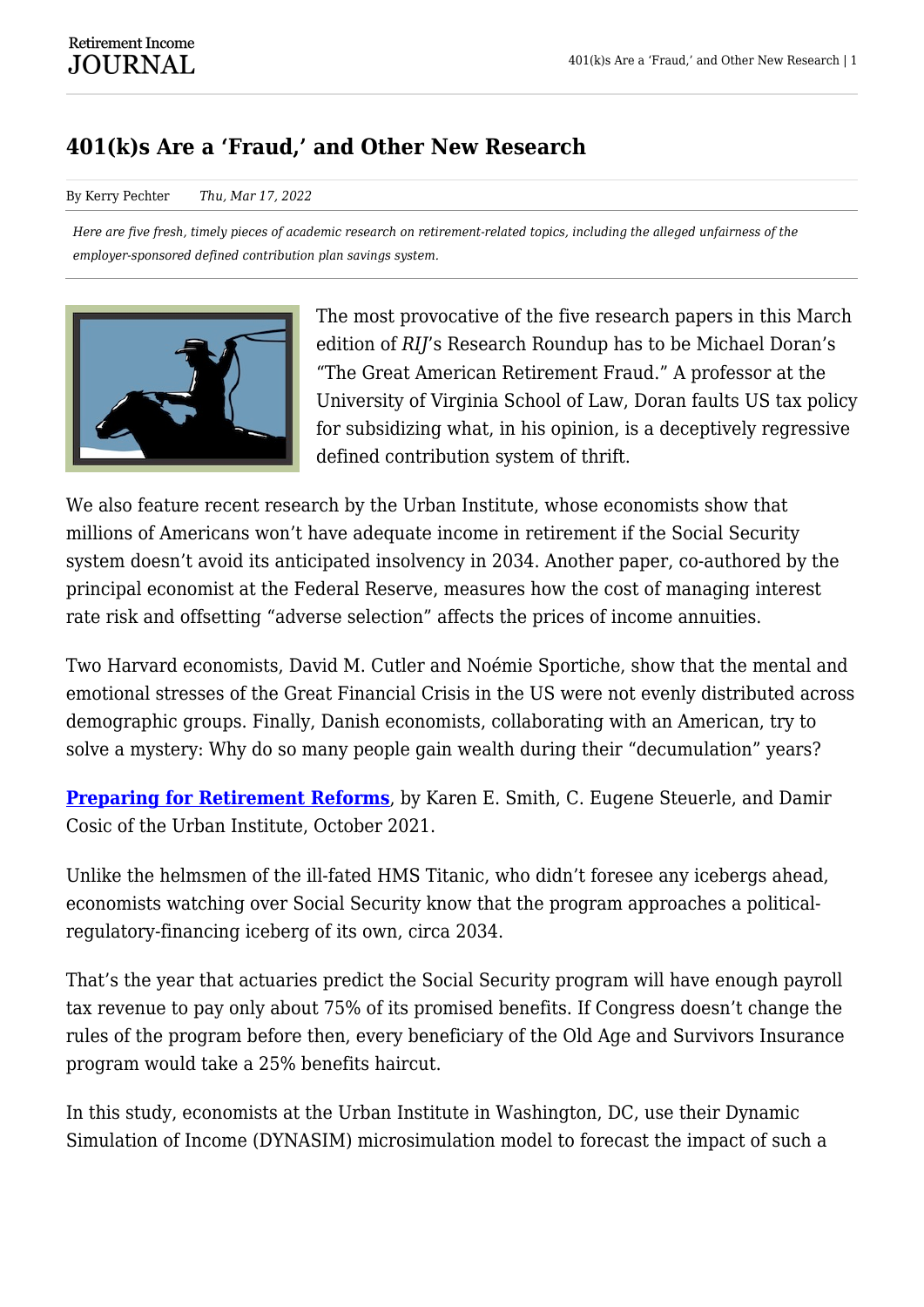reduction on the America's overall financial readiness for retirement. The authors defined readiness as the ability to replace 75% of pre-retirement income in retirement.

The share of Social Security beneficiaries with *inadequate* income will increase from 26% in 2020 to 45% by 2090 without any reforms to the program, they found, and to 39% if Congress enacted reforms proposed by the Bipartisan Policy Center. The BPC proposes a roughly equal blend of benefit cuts and tax increases to restore Social Security to solvency.

Americans can prepare for the worst by working longer or saving more. "Working longer by one year, by two years, or in line with increases in life expectancy, would reduce the share of Social Security beneficiaries unable to replace 75% of their preretirement earnings by two to five percentage points. A person with a 50% replacement rate, for example, might increase that number to 54% with an extra year of work," the economists wrote.

Among top-quintile lifetime earners, one more year of work could close 25% of the savings gap, while saving 10% more of earnings could close 60% of the savings gap. For bottomquintile lifetime earners, one more year of work could close 9% of the savings gap, while saving 10% of earnings more could close 19% of the gap.

Alternately, a person could save more over the course of their working lives. But they would have to save substantially more. "The average projected income gap among those Social Security beneficiaries with income below our adequacy standard in 2065 is \$13,330 in 2018 price-adjusted dollars. To fill this gap, vulnerable workers would need to save about \$272,700 more on average to close their income gap for 20 to 25 years of expected retirement," the study said.

For those, such as women who raised children at home, who had too few years of earned income to qualify for benefits, the authors noted the possibility of a minimum Social Security benefit equal to the 2025 single-person poverty income level. If enacted, it would close 41% of the savings gap among bottom-quintile lifetime earners and 25% of the gap for second-quintile lifetime earners in 2065, the report suggested.

Does Social Security face an existential financial crisis? Not necessarily. Unless offset by higher immigration or changes in the way the program is financed, a falling worker-toretiree ratio in the years ahead will require higher taxes per worker or lower payments per beneficiary. But defenders of the program say that simple remedies, such as raising the amount of earned income subject to the payroll tax, would solve the problem. That might raise costs for highest earners, but they benefit disproportionately from tax expenditures [a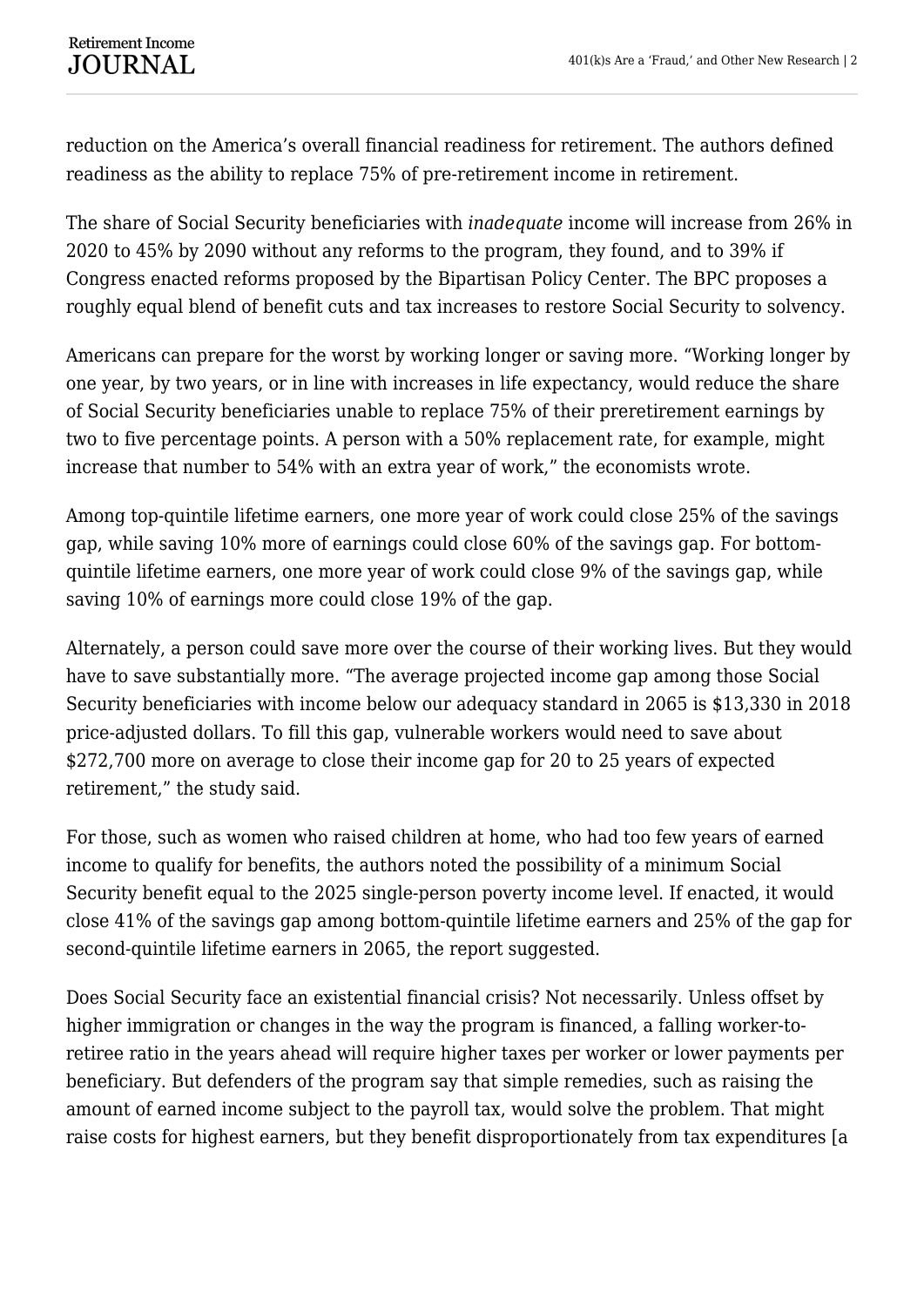tax expenditure is a tax the government doesn't collect or defers collection of] on defined contribution plans.

**[The Great American Retirement Fraud](https://papers.ssrn.com/sol3/papers.cfm?abstract_id=3997927)**, by Michael Doran, University of Virginia School of Law.

Most Americans save for retirement by buying mutual fund shares with tax-deferred contributions to accounts in employer-sponsored, defined contribution plans. But the program has a weakness. Millions of workers whose employers don't choose to sponsor plans are left out.

In a recent paper, a University of Virginia law professor calls the defined contribution system a "fraud." He argues that its benefits accrue mainly to the wealthy: Because they save the most and pay the highest marginal tax rates, they benefit the most from tax incentives for saving.

"Over the past twenty-five years, the retirement savings of middle-income earners have remained flat or increased only modestly, and the retirement savings of lower-income earners have actually decreased," writes Michael Doran. "But the increases in retirement savings among higher-income earners have been so large that average retirement savings as a whole have increased, making it appear that retirement security has improved across the board."

"The supposed interest in helping lower-income and middle-income earners has been a stalking horse for the real objective of expanding the tax subsidies available to higherincome earners. The legislation has repeatedly raised the statutory limits on contributions and benefits for retirement plans and IRAs, delayed the start of required distributions, and weakened statutory non-discrimination rules—all to the benefit of affluent workers and the financial services companies that collect asset-based fees from retirement savings.

"The result has been spectacular growth in the retirement accounts of higher-income earners but modest or even negative growth in the accounts of middle-income and lowerincome earners. Despite the benign but misleading rhetoric about enhancing retirement security for everyone, the real beneficiaries of the retirement-reform legislation have been higher-income earners, who would save for retirement even without tax subsidies, and the financial-services industry, whose lobbyists have driven the retirement-reform legislative agenda."

Doran argues that the system isn't making America more retirement-ready. "The most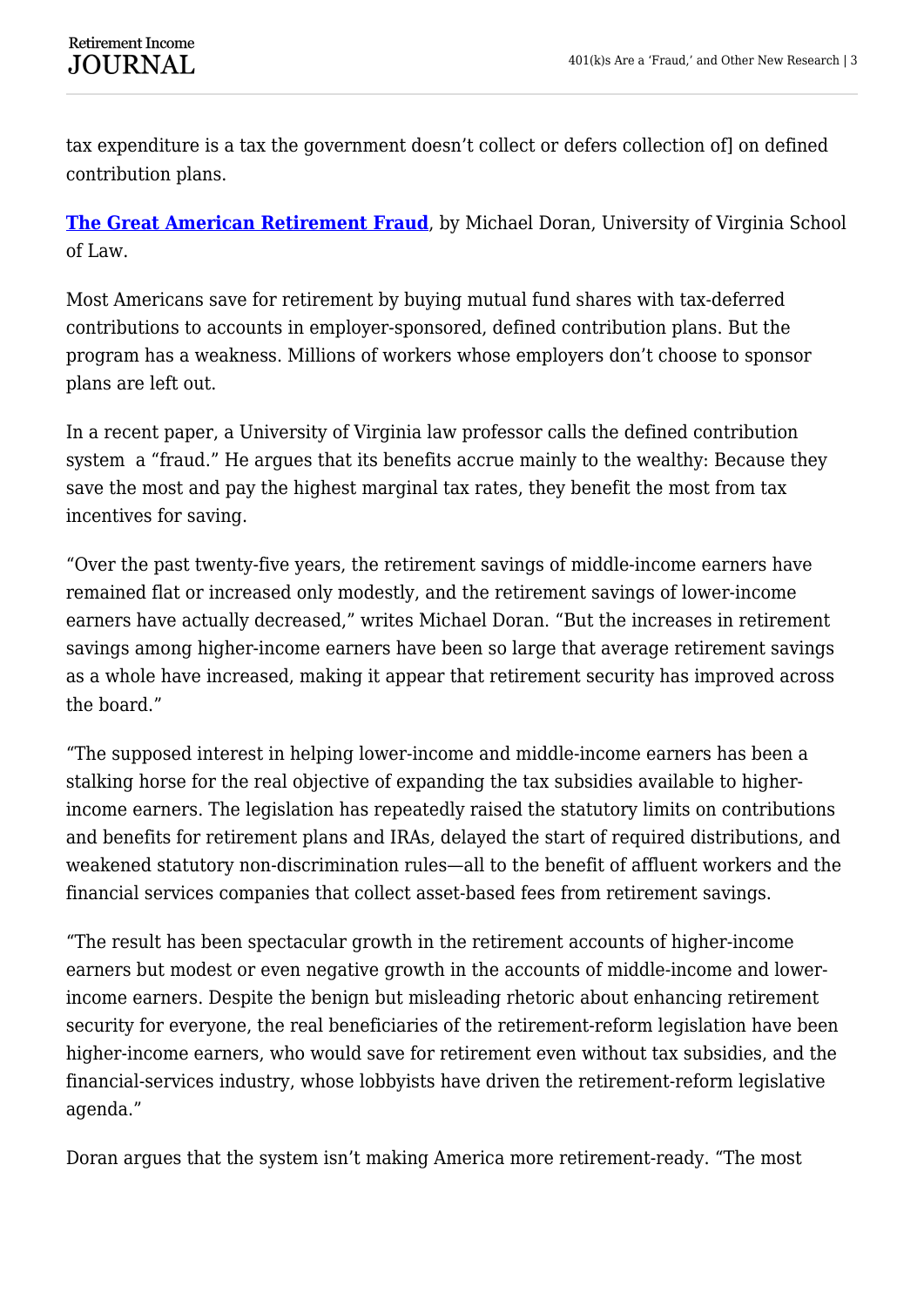recent update of the National Retirement Risk Index, published in January of 2021, indicates that approximately 49% of all households are at risk of being unable to maintain preretirement living standards during retirement," he writes. "And the distribution of at-risk status is not even across different levels of household wealth: among low-wealth households, 73% are at risk; among middle-wealth households, 45% are at risk; and among high-wealth households, 29% are at risk… The number of at-risk households has increased since 2004, the first year for which the National Retirement Risk Index was calculated."

**[What's Wrong with Annuity Markets?,](https://www.federalreserve.gov/econres/feds/files/2021044pap.pdf)** by Stephane Verani, the Federal Reserve Board, and Pei Cheng Yu, University of New South Wales, Australia.

It's a truism in the annuity industry that when prevailing interest rates go down and stay down for long periods, that life/annuity companies earn less on their bonds and must raise the prices (i.e., lower the payout rates) of single premium immediate annuities (SPIAs). (Variable annuities and index-linked annuities are not as rate-sensitive.)

It's also known that healthier people buy life annuities. Known as "adverse selection" (AS), this phenomenon compels annuity issuers to charge more for SPIAs than they would if more people with average longevity expectations purchased life annuities.

The principal economist at the Federal Reserve in Washington, DC, Stephane Verani, and an Australian business school professor, Pei-Cheng Yu, assert that the frictions from managing these two risks—interest rate risk and AS—raises the cost and lowers the supply of lifetime income annuities. Indeed, the two risks interact; rising annuity prices discourage all but the healthiest customers.

"A large share of the notoriously high life annuity price markups can be explained by the cost of managing interest rate risk. We propose a novel theory of insurance pricing that reflects both informational frictions and interest rate risk.

"We develop an algorithm for annuity valuation to decompose the contribution of demandand supply-side frictions in annuity markups using over 30 years of annuity price data and a novel identification strategy that exploits bond market shocks and the US insurance regulatory framework.

"Our main result is that interest rate risk significantly constrains the supply of life annuities. A corollary is that the best time to sign up for a life annuity is during a time of overall financial market stress, as annuity prices are lower when investment grade bond spreads are higher!," the authors write.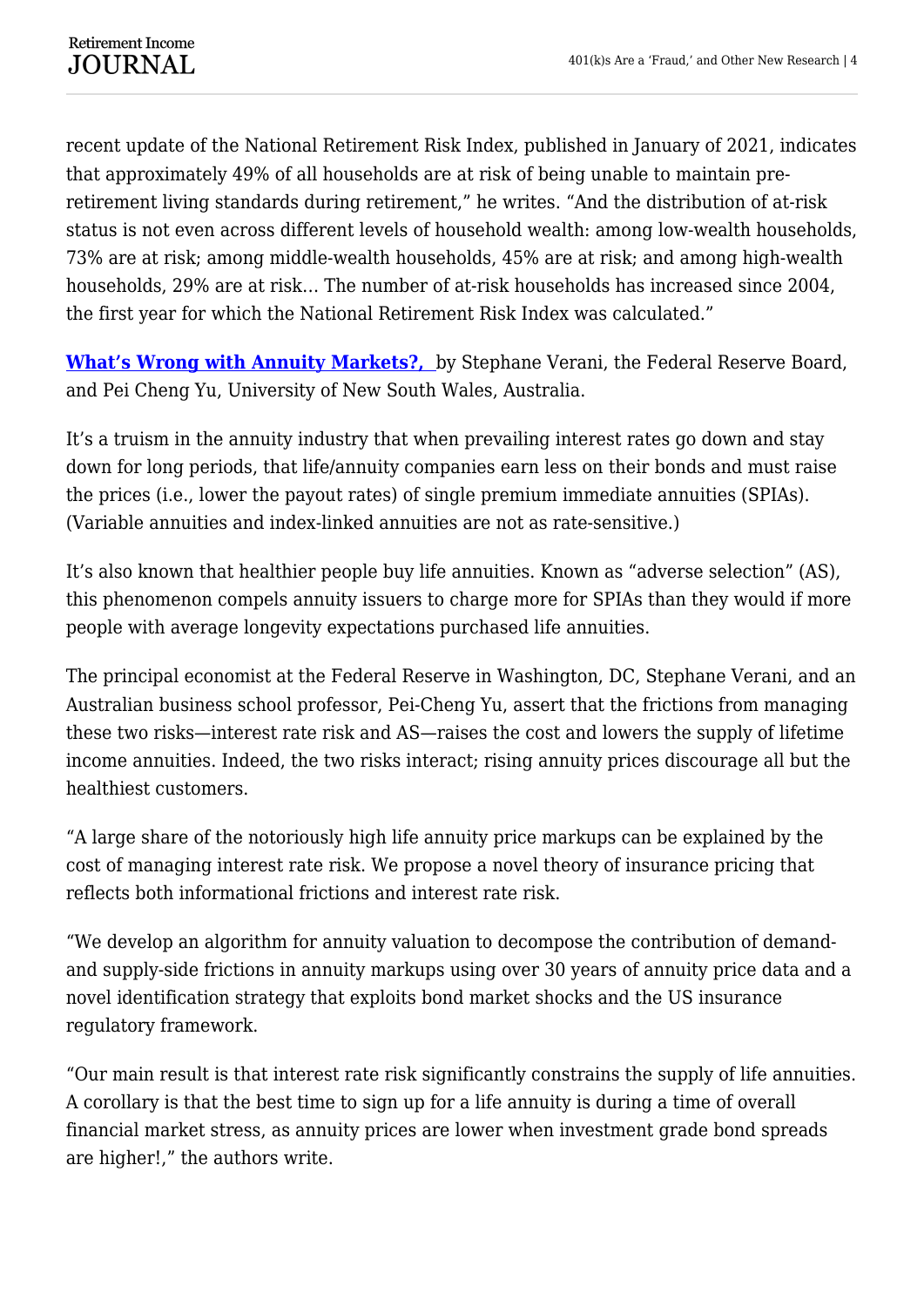"The average AS-adjusted markup is substantial and around 16%. We show that the cost of managing the interest rate risk associated with selling life annuities accounts for at least half of the AS-adjusted markup or eight percentage points," they add. "That is, in addition to the well-known cost of adverse selection, the supply of private longevity insurance is constrained by life insurers' own vulnerability to uninsurable aggregate shocks.

"A substantial fraction of annuity markups reflects insurers' cost of managing interest rate risk. The effect of interest rate risk, a supply-side friction, is likely to add to the adverse effects of other noted demand-side frictions on annuity demand including, for example, bequest motives, behavioral biases, and pre-existing annuitization, such as Social Security."

## **[Economic Crises and Mental Health: The Effects of the Great Recession on Older](http://www.nber.org/papers/w29817) [Americans](http://www.nber.org/papers/w29817)**, by David M. Cutler Noémie Sportiche.

Can you remember your mental state during the Great Recession of 2008? Was your home foreclosed on? Did you lose your job? Were you distressed by the drop in the financial markets? Two Harvard economists searched the data to see if older people suffered more emotional pain or mental anguish that others during that difficult period.

David M. Cutler and Noemie Sportiche searched through house price data in the **Health and Retirement Study** and studied rates of depression, chronic pain severity and functional limitations, and the use of medications to treat sleep, depression, and anxiety. They found no sign that the elderly suffered. They found ample evidence that homeowners of color did.

"The mental health impacts of the Great Recession were heterogeneous and unequally distributed," Cutler and Sportiche wrote. "We find that mental health was not impacted on average, either for older adults aged 51 to 61 or for seniors aged 65 to 74.

"Instead, we find that falling house prices worsened only the mental health of those in economically vulnerable households… Black and other non-white homeowners show signs of worsened mental health across most measures. White homeowners did not exhibit worsened mental health but became more likely to take medication."

The authors were "not able to clearly identify the pathway through which house prices affected the mental health of populations." They concluded, "The mechanisms underlying mental health effects extend beyond housing wealth or foreclosures."

"As the mental health of seniors aged 65 to 74 was not affected, it is possible that mental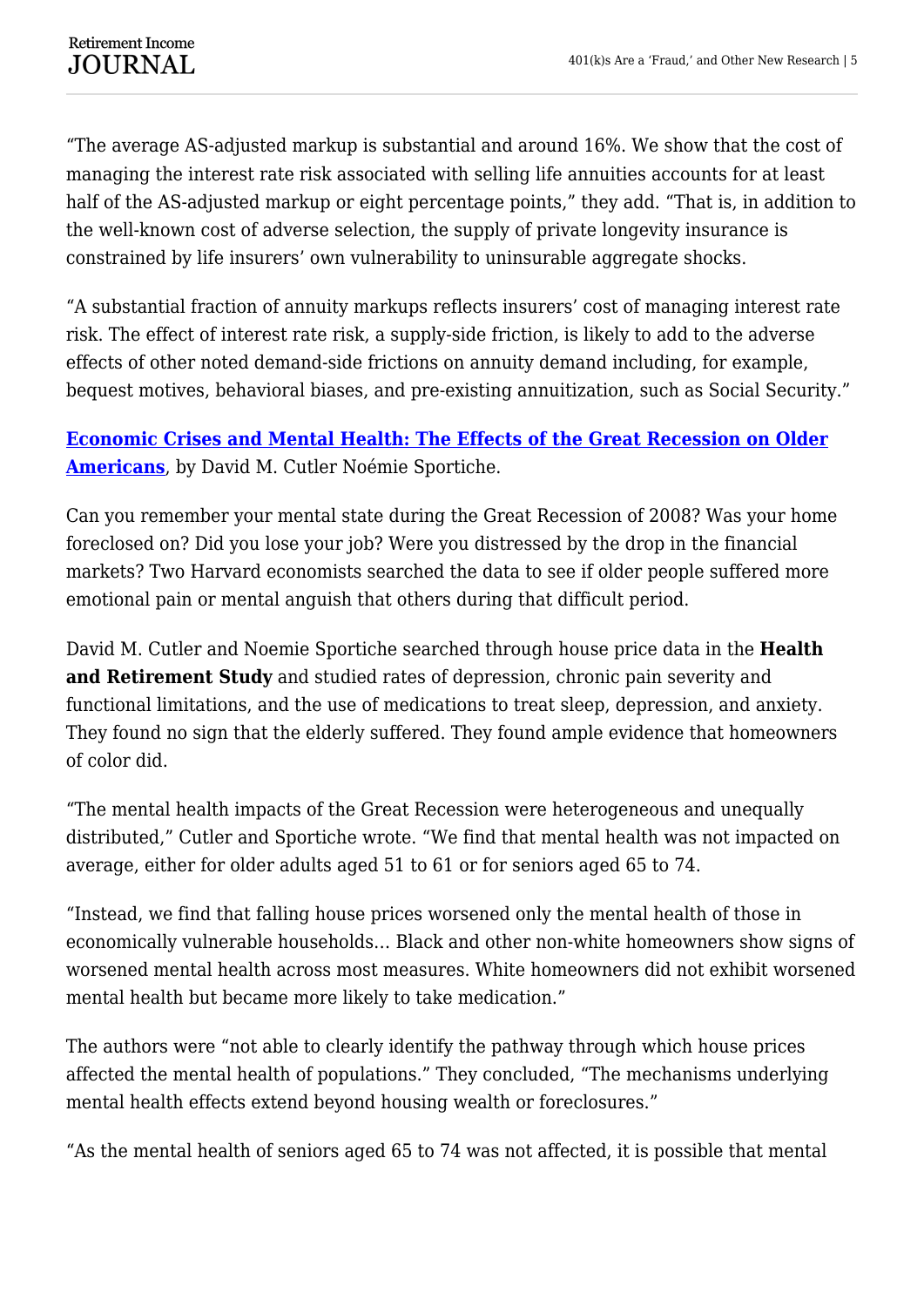health effects are mediated through features of the labor market or have smaller impacts among seniors because of reasonably generous social insurance programs available to this age group."

**[Consumption and Saving After Retirement](http://www.nber.org/papers/w29826)**, by Bent Jesper Christensen and Malene Kallestrup-Lamb of Aarhus University, Denmark, John Kennan, University of Wisconsin-Madison.

The wealth of retirees tends to go up rather than down, on average. That's contrary to the life-cycle hypothesis, which holds that retirees will spend down their savings to maintain their pre-retirement consumption level. An American economist and two Danish economists decided to explore the inconsistency.

"One would expect that wealth accumulated before retirement would be used to augment consumption in later life, with the implication that wealth should decline over time," wrote researchers Bent Jesper Christensen and Malene Kallestrup-Lam of Denmark's Aarhus University, and University of Wisconsin's John Kennan.

So why, they ask, do "many people choose to work full-time for about 40 years, and not work at all for the remaining 15 years or so, rather than taking more time off when they are younger, and working more when they are older"

They had more than an idle interest in this topic. Social security systems around the world might cost trillions of dollars *less* to finance (in the long run) if more people worked longer, paid taxes longer, and received their pension payments for fewer years. That is: if it were known why so many people retire early, perhaps incentives for working longer could be developed.

The trio analyzed data for Denmark's 1927 birth cohort, for which the old-age pension (OAP) claiming age was 67. To simplify the research, they focused on single people neither married nor cohabiting. They followed at group from 1995, at which point almost all of them had retired, to 2016.

Their conclusion: Some individuals are saving because they are currently in a low marginal utility state, but expect to move to a "high marginal utility state" in the future. In other words, they believed that they'd get more enjoyment out of their money by spending it later rather than sooner.

Note: The life-cycle hypothesis (LCH) is an economic theory that describes the spending